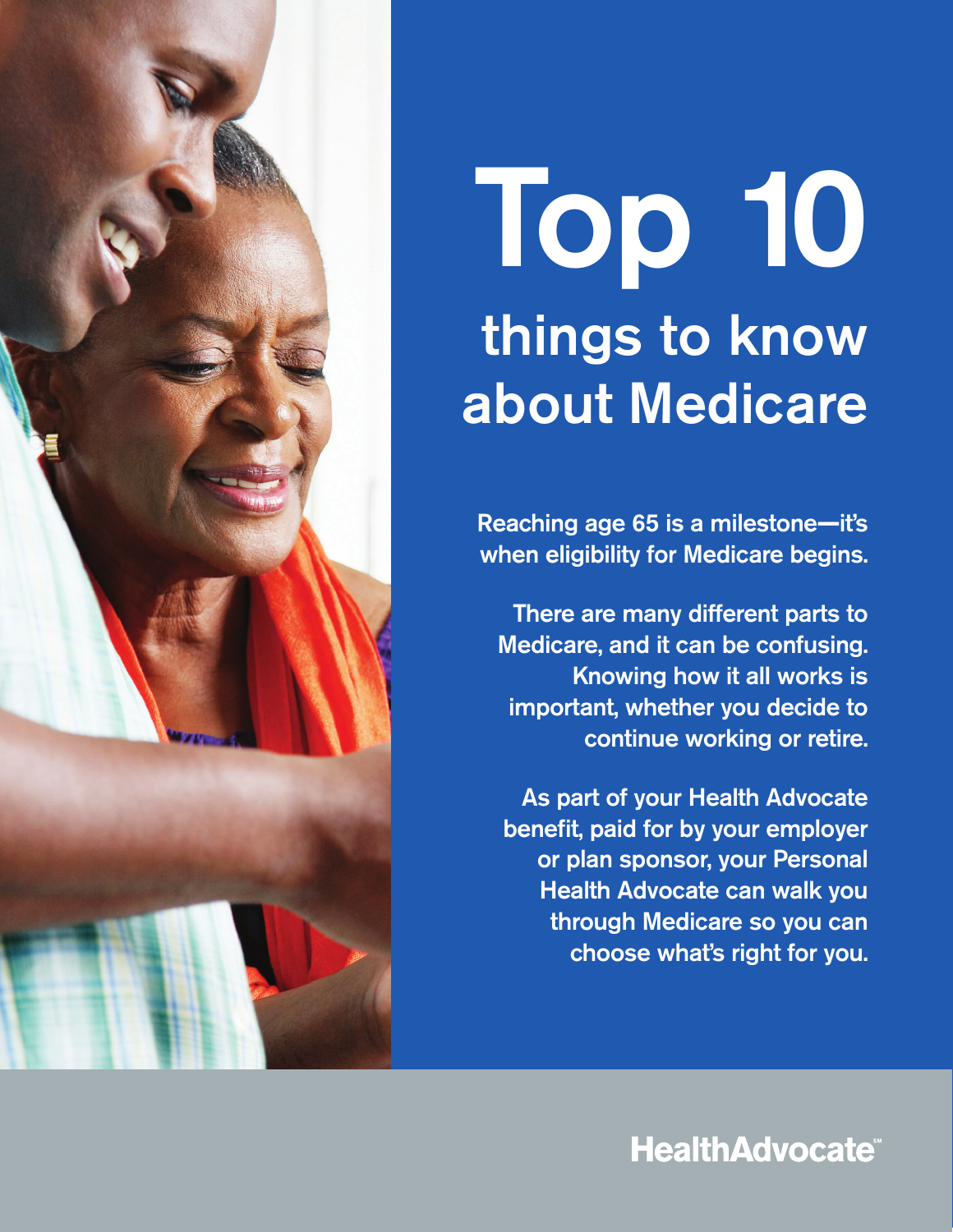#### You're eligible for Medicare if you're 65 and a U.S. citizen or permanent legal resident. You're also eligible if you:

- • Are under age 65 and receiving social security disability insurance payments (SSDI)
- • Have End Stage Renal Disease (ESRD) and are on dialysis
- Have Lou Gehrig's disease

#### There are two main ways to get Medicare

- Original Medicare offered by the federal government, includes Part A (covers hospital) and Part B (covers doctor visits, preventive services, outpatient care, durable medical equipment, ambulance).
- • Medicare Advantage Plans (Part C) offered by private insurance companies– combines Part A and Part B and usually Part D (prescription drug coverage), and has additional features and benefits.

#### Medicare is not free and does not cover everything

- • Original Medicare only pays for about half of lifetime health expenses. It does not cover dental care, vision, prescription drugs, or nursing home care.
- • Annual deductibles, co-pays, co-insurance and monthly premiums (for Parts B and D) apply.
- • Medicare Supplement Insurance (Medigap) offered by private insurance companies, helps with out-of-pocket costs of Original Medicare.
- • Part D includes drug coverage (may be part of Medicare Advantage Plans).

#### Enrollment in Medicare isn't always automatic – you have to sign up

- • Enrollment is only automatic if you're collecting Social Security benefits by your 65th birthday. If you're not collecting Social Security benefits, you must enroll in Medicare.
- • Enroll in Medicare through Social Security, either online (ssa.gov) or by phone (800-772-1213).
- • To enroll in Medicare Part D to cover your prescription drugs, call 1-800-MEDICARE (1-800-633-4227), visit [Medicare.gov](https://Medicare.gov) or call the Part D plan directly.

#### If you take Medicare, you can no longer contribute to an HSA

- • Six months before you enroll in Medicare, stop making contributions to your HSA (Health Savings Account) that's connected to your employer's high deductible health plan—or you may pay a tax penalty.
- • Once you enroll in Medicare, you can make withdrawals from your HSA at any time to pay for medical expenses.

#### You must enroll on time to avoid any penalties or denied coverage

- • Your initial enrollment period is a 7-month period: three months before your 65th birthday month, your birthday month, and three months after your birthday month.
- • In most instances, unless you have insurance from your (or your spouse's) current job, you will pay a 10% premium penalty for delaying Part B when you become eligible for as long as you have Medicare.
- • With a few exceptions, if you buy a Medigap policy within six months of enrolling in Part B, insurers cannot deny you coverage based on your health or preexisting medical conditions. If you wait, you could be denied coverage or pay a higher premium.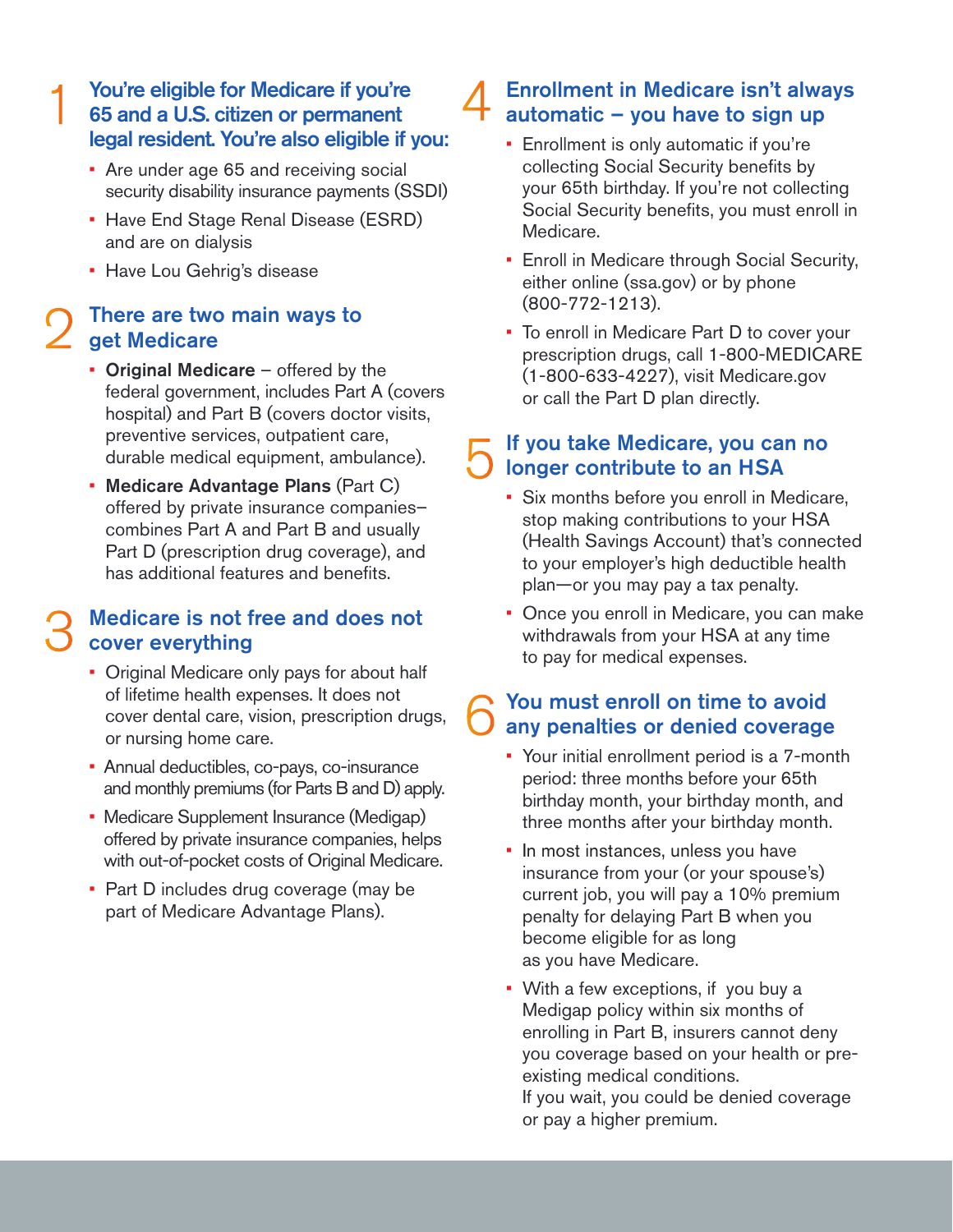#### If you're actively working and covered under employer-sponsored medical insurance, you can postpone getting Medicare

- • Employer-based plans typically cover what Part B covers, so you can delay Medicare enrollment until you retire (without a penalty).
- • In some cases, you may want to enroll in Medicare anyway, as it can work with your employer-based plan as "secondary" coverage.
- • If you are covered by a small group health plan, you must enroll in Medicare as it will be the primary payor, in some instances.

### After you retire or stop getting employer-paid coverage, you must enroll in Medicare within a certain time period

 • Sign up for Medicare within 8 months of when your employer-paid coverage ends to avoid the penalty.

#### You must renew Medicare coverage every year

- • During Open Enrollment each year, it's important you can change your plan coverage for the next to review your options if you have prescription plan coverage through a Medicare Part D or Medicare Advantage Plan. Open Enrollment is when calendar year.
- • Check with your current plans and ask if your calendar year. coverage will automatically renew for the next
- • If your health needs have changed, you may want to consider choosing a different Medicare plan option.
- • Read the Annual Notice of Change that is sent each September for Medicare Advantage and Part D plans to see cost and plan changes for the following calendar year.

#### You may be eligible for financial assistance to pay for Medicare

• Includes Extra Help to cover prescription drug costs.



**Sign up early!** To make sure you get Medicare coverage when you turn 65, sign up during the 3 months BEFORE the month you turn 65.

## How Health Advocate Can Help

- Explain/compare Medicare options
- Inform about enrollment deadlines
- Clarify how Medicare works with your current coverage
- Tell you if your providers participate within Medicare
- Let you know if your medications are in the pharmacy formulary
- Identify resources for financial assistance

We'll also help find Medicareparticipating providers, schedule appointments, resolve billing and claims issues and more.

## $\bullet$  866-695-862

**Email:**  [answers@HealthAdvocate.com](mailto:answers@HealthAdvocate.com)  **Web:**  [HealthAdvocate.com/members](https://HealthAdvocate.com/members)

**If I was recently diagnosed with diabetes and when I** was finally ready to **retire, going through the Medicare options just foored me. What a relief to have someone patiently go through the pros and cons of each option so I could choose one that fit both my health needs and budget.**